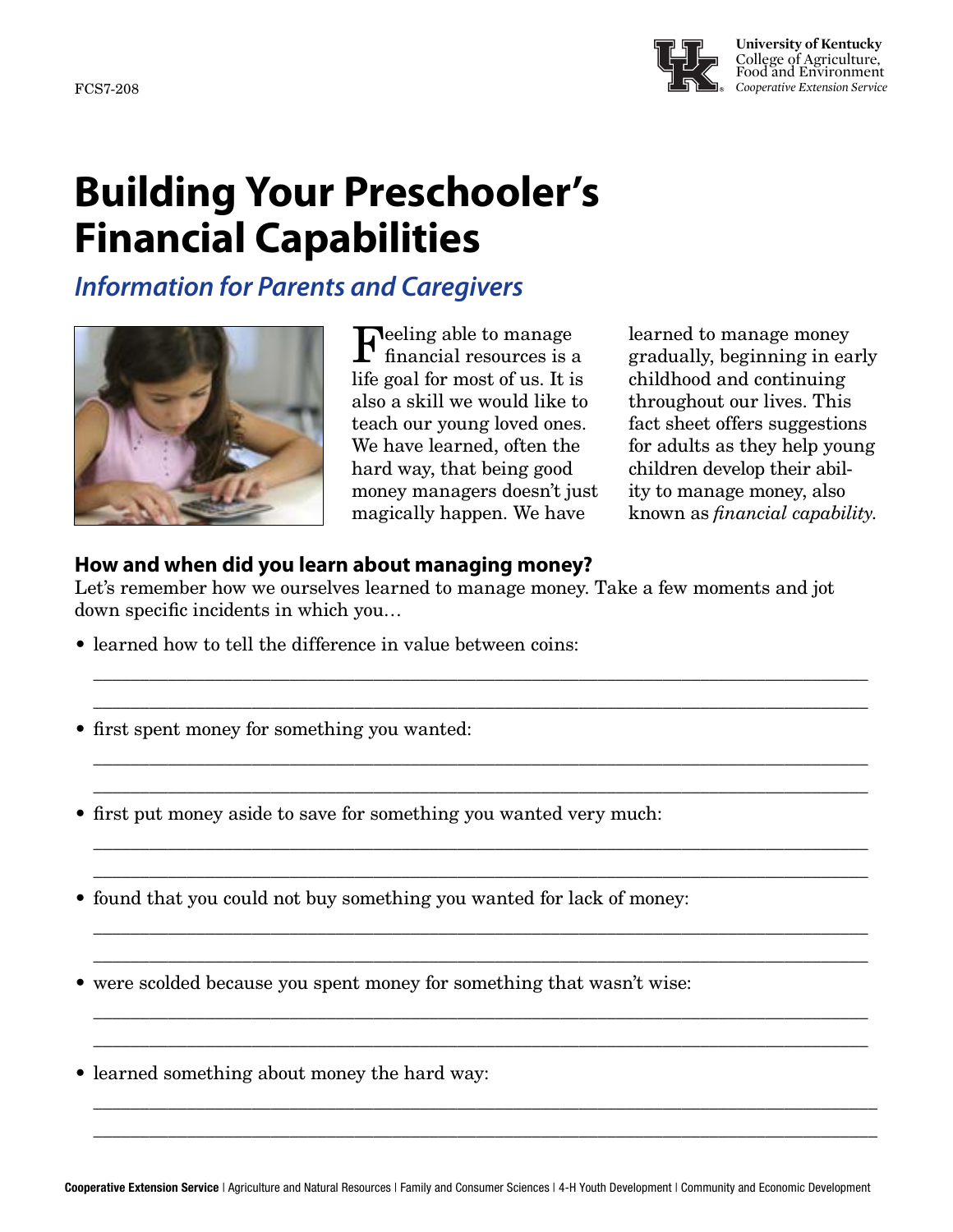After thinking about your learning experiences, list what have you learned about managing money that you want your child to know:

\_\_\_\_\_\_\_\_\_\_\_\_\_\_\_\_\_\_\_\_\_\_\_\_\_\_\_\_\_\_\_\_\_\_\_\_\_\_\_\_\_\_\_\_\_\_\_\_\_\_\_\_\_\_\_\_\_\_\_\_\_\_\_\_\_\_\_\_\_\_\_\_\_\_\_\_\_\_\_\_\_\_\_\_\_ \_\_\_\_\_\_\_\_\_\_\_\_\_\_\_\_\_\_\_\_\_\_\_\_\_\_\_\_\_\_\_\_\_\_\_\_\_\_\_\_\_\_\_\_\_\_\_\_\_\_\_\_\_\_\_\_\_\_\_\_\_\_\_\_\_\_\_\_\_\_\_\_\_\_\_\_\_\_\_\_\_\_\_\_\_ \_\_\_\_\_\_\_\_\_\_\_\_\_\_\_\_\_\_\_\_\_\_\_\_\_\_\_\_\_\_\_\_\_\_\_\_\_\_\_\_\_\_\_\_\_\_\_\_\_\_\_\_\_\_\_\_\_\_\_\_\_\_\_\_\_\_\_\_\_\_\_\_\_\_\_\_\_\_\_\_\_\_\_\_\_ \_\_\_\_\_\_\_\_\_\_\_\_\_\_\_\_\_\_\_\_\_\_\_\_\_\_\_\_\_\_\_\_\_\_\_\_\_\_\_\_\_\_\_\_\_\_\_\_\_\_\_\_\_\_\_\_\_\_\_\_\_\_\_\_\_\_\_\_\_\_\_\_\_\_\_\_\_\_\_\_\_\_\_\_\_ \_\_\_\_\_\_\_\_\_\_\_\_\_\_\_\_\_\_\_\_\_\_\_\_\_\_\_\_\_\_\_\_\_\_\_\_\_\_\_\_\_\_\_\_\_\_\_\_\_\_\_\_\_\_\_\_\_\_\_\_\_\_\_\_\_\_\_\_\_\_\_\_\_\_\_\_\_\_\_\_\_\_\_\_\_ \_\_\_\_\_\_\_\_\_\_\_\_\_\_\_\_\_\_\_\_\_\_\_\_\_\_\_\_\_\_\_\_\_\_\_\_\_\_\_\_\_\_\_\_\_\_\_\_\_\_\_\_\_\_\_\_\_\_\_\_\_\_\_\_\_\_\_\_\_\_\_\_\_\_\_\_\_\_\_\_\_\_\_\_\_ \_\_\_\_\_\_\_\_\_\_\_\_\_\_\_\_\_\_\_\_\_\_\_\_\_\_\_\_\_\_\_\_\_\_\_\_\_\_\_\_\_\_\_\_\_\_\_\_\_\_\_\_\_\_\_\_\_\_\_\_\_\_\_\_\_\_\_\_\_\_\_\_\_\_\_\_\_\_\_\_\_\_\_\_\_ \_\_\_\_\_\_\_\_\_\_\_\_\_\_\_\_\_\_\_\_\_\_\_\_\_\_\_\_\_\_\_\_\_\_\_\_\_\_\_\_\_\_\_\_\_\_\_\_\_\_\_\_\_\_\_\_\_\_\_\_\_\_\_\_\_\_\_\_\_\_\_\_\_\_\_\_\_\_\_\_\_\_\_\_\_

# **Research findings about preschoolers' understanding of using money**

Research shows that even very young children have some ideas about using money. They use their five senses and their new abilities to talk, listen, and make mental connections about real things and the electronic images they see on television. They gain good ideas but also some incorrect ones. As their parents and caregivers—their first and most important teachers we need to model good financial management for them. We do that by taking time to show them about spending, saving, and sharing their money wisely.

• You do not have to spend all the money in your holder. What you do not spend in one day you can save and spend another day.

- Shopping means making choices.
- Deciding to buy something at a later date, or not buying something at all, are also shopping choices.
- People make shopping lists to remember what they need to buy.
- Shopping is a chore in which family members help each other.
- Good shoppers compare prices and choose items that cost less or are on sale.

What are many children capable of knowing about money by the time they are five years old? Experts on child development have determined that most young children can learn the following ideas when they have hands-on experiences with them:

#### *Spending and saving*

- Spending, saving, and sharing are ways to use money.
- Money has value because you can trade (exchange or spend) it for what you want or need.
- Putting money aside to spend later is called saving.
- Saving allows you to buy something in the future when you do not have enough money now.
- You can keep track of money by putting it in a special holder at home.
- Saving money is a way to get something you want by yourself instead of hoping that someone will give it to you.

#### *Shopping*

• You can decide how and when to spend money before you go to the store, which helps you make better choices.

#### *Working for pay*

- Work is often paid for with money.
- Different jobs pay different amounts of money.
- A calendar is a good way to keep track of future payments and events.



# *Value of money and using it to purchase items*

- The amount of money needed to buy something is called its *price*.
- Different items have different prices.
- Coins and paper money have different values.
- Buying something means giving up money for an item.
- Money you spend is gone for good.
- Buying something means making a careful choice.
- You cannot buy everything you want.

#### *Activities that do not have to cost money*

- Family members do things for each other every day without being paid.
- Fun, free activities can be done at home, alone, with family, or with friends.
- Some things that seem to be free, such as food, really cost money.
- Love, hugs, and friendship are also free and feel good to give and receive.
- Many gifts can be made at home and do not cost any money.
- Doing something fun with someone can be a special gift.
- Helping someone with a chore can be a gift.
- Giving a cost-free gift can express love as well as, or better than, a gift bought with money.
- Doing something for someone can feel as good as having someone do something for you. As adults, we would be capable money managers if we understood and put into practice these concepts. By understanding them and

taking action to teach our young children, we help prepare them to be wiser citizens and to make stronger families. The amount of income or time parents have does not matter. Teaching little ones about money is investing in the future of the family and the nation.

# **Children's developing concepts of money and time**

# *Understanding of the future*

The most relevant question about preschool children's ideas of money and time is their understanding of the future. The brain of a preschooler has generally not developed well enough to have much idea of the future. However, they know about the major events of the year to which they look forward, such as their birthday or the winter holidays. When their parents relate saving or spending money to events such as that, preschoolers may be able to develop a greater sense of the future as it relates to using money.

Young children have little concept of the meaning of an allowance, or the idea of payment, wage, or salary as an exchange for their own work or others'. Instead, they are apt to regard an allowance as a sign of their parents' approval of them or as an expected payment that they take for granted. They may not understand the full meaning of an allowance as